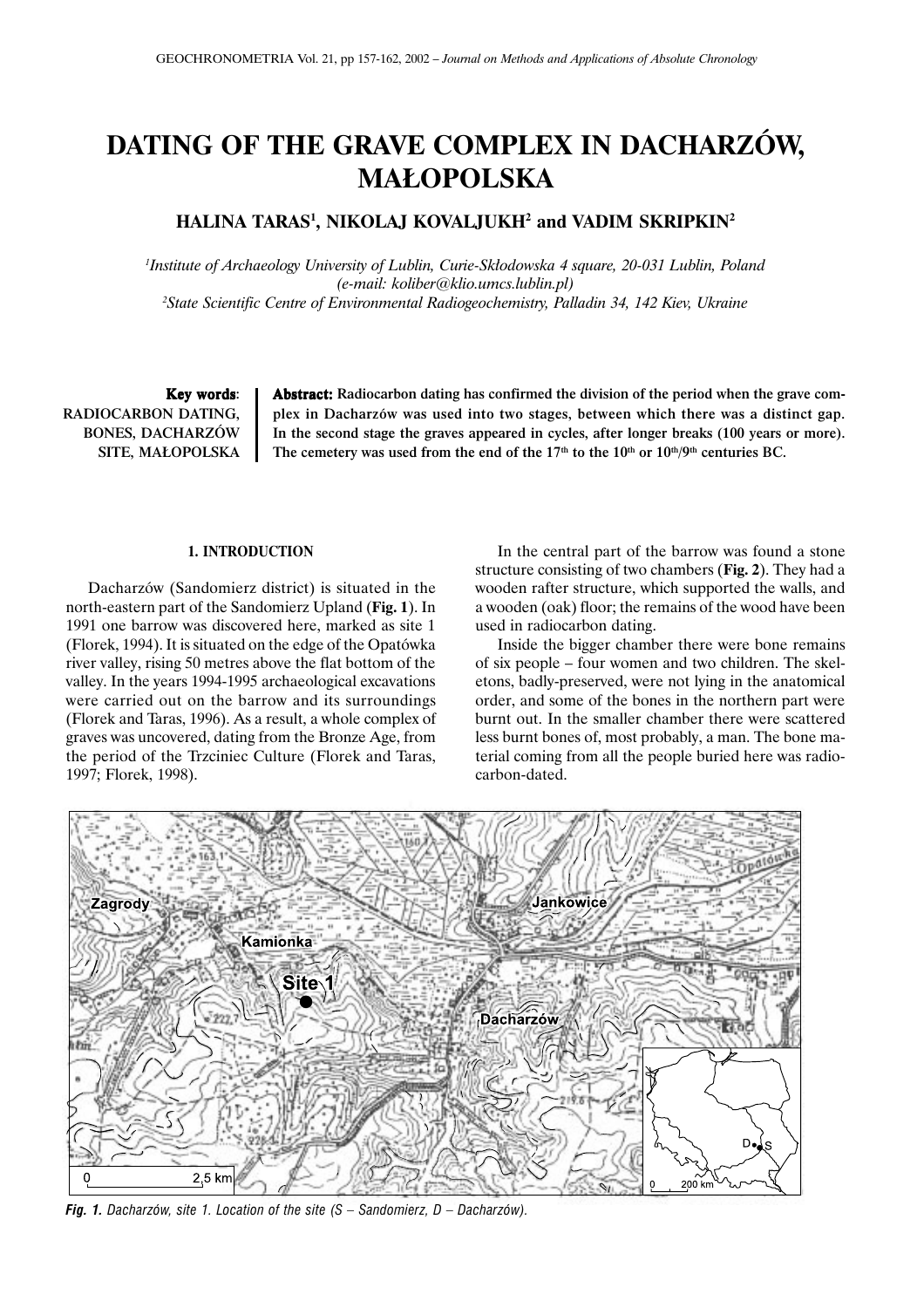The stone graves with their immediate surroundings were covered with an earthen mound; earth for the mound was taken mainly from the area north of the barrow, where, as a result, a semi-circular basin was created.

On the south-western part of the mound there was observed a semicrescent-like ditch (**Fig. 2**). On the circumference of the mound, in its southern and eastern parts, eight graves were discovered (No. 2, 5, 8-12, 14) containing inhumation burials. The skeletons are poorlypreserved, in some cases there are only single bones preserved. The bone remains from all the graves but one – No. 14 – have been radiocarbon-dated.

## **2. METHODS OF RADIOCARBON DATING OF BONE SAMPLES**

In the research was used the technology developed in Kiev Radiocarbon Laboratory. This technology makes it possible to produce lithium carbide production from collagen or bone without preliminary deposition of them in a pure kind (Skripkin and Kovaljukh, 1998). The bones for this purpose are reduced to fragments, and after washing with trisodium phosphate solution they are processed by 1-3% hydrofluoric acid. This acid transforms carbonate and partly calcium phosphate into fluoride. Calcium fluoride practically does not dissolve in weak acids, but change of  $CO_3^{-2}$  and  $PO_4^{-3}$  volumetric anions for compact F- leads to genesis of mineral matrix which is porous and cleaned from organic-silicate complex. Collagen in this case exists in semi-bound non-hydrated state. The essential advantage of hydrofluoric acid is its ability to dissolve silicates and humic acids as well as products of bacteria vital activity absorbed on them. It makes it possible to remove introduced organic substances and carbonic carbon, to wash and dry the processed sample easily and qualitatively. As a result of running processes the collagen is converted into volatile organic combinations and into bone coal. The addition of manganese dioxide plays an important role. When the temperature is above 550°C the manganese dioxide disintegrates with active oxygen liberation all over the volume of mixture. Oxygen liberation runs quietly, under the broad range of temperatures (550-940°C). Fine-dispersed bone coal therewith is oxidised till carbon oxide and dioxide,



*Fig. 2. Dacharzów, site 1. Grave complex of the Trzciniec Culture: 1 - boundaries of the investigated area, 2 – stones, 3 - human bones, 4 – original circumference of the base of the barrow, 5 – traces of ploughing, 6 - range of the basin created after taking earth for erecting the mound, 7 – ditch, 8 – pits, 9 – hole left by a post, 10 - pottery; I-V bones of individual people buried in the graves; No 1-13 – features; A-G - pottery (after Florek and Taras 1996).*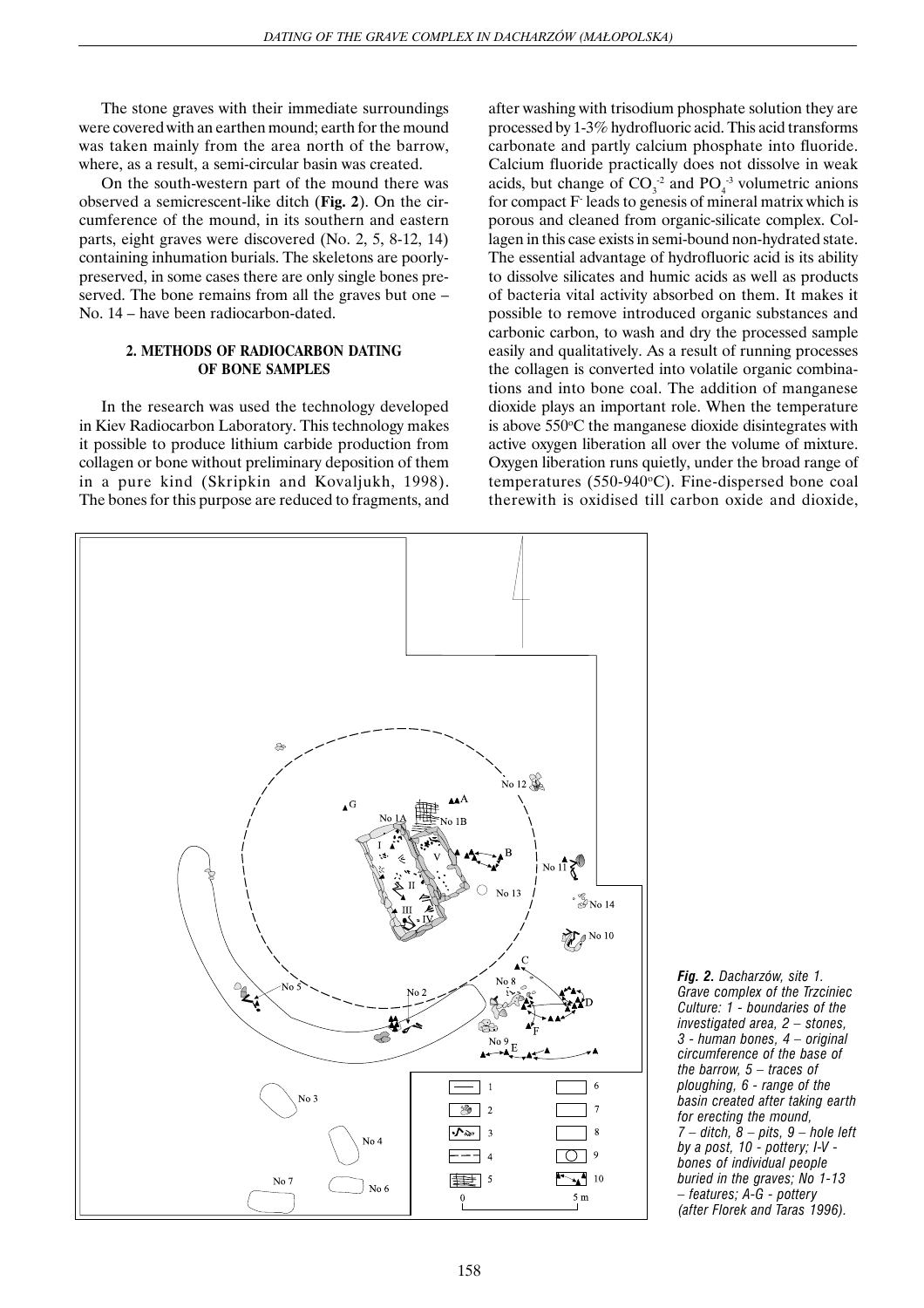and in such a kind it is absorbed by melted metallic lithium. An essential feature of manganese oxides is their ability to link phosphorus and sulphur in thermal stable combinations. This allows getting lithium carbide of high quality, and what is more - practically from the whole carbon content of bone organic substances. Lithium carbide is subjected to hydrolysis, and gassing acetylene is converted into benzene on vanadium catalyst. The vacuum system for benzene syntheses is made from materials, which adsorb not all acetylene and benzene. Constructive particularities mentioned above allow one reach 95-97% benzene output to the total exclusion of the memory effect. As a result of summation of new complex technology advantages there appears a possibility for bone samples dating carried-out with collagen total contents up to 250-300 mg.

Measurement of benzene is carried out into the specially developed vials with the help of "Quantulus" - lowbackground spectrometer.

As a result of biological processes, which have been going on within the system bone - soil microorganisms, the natural relation between three main carbon isotopes  $(12)$ C,  $13$ C and  $14$ C) undergoes certain changes. In evaluating radiocarbon age the correction is being taken in account for biological isotopic fractionation. Undertaking such an operation is possible due to well-defined relationship between the deflection of 13C isotope concentration and the degree of 14C isotope fractionation. For this aim the determination is made on variation in concentrations of 13C isotope in the ready benzene by mass-spectrometric method. This factor usually falls within the limit  $-20.7 < \delta^{13}C < -18.5\%$ . Correction entering for the isotopic fractionation is currently central for bone samples.

## **3. STATISTICAL APPROACH**

For receiving reliable dates of bone material from the Dacharzów settlement the statistical approach of the radiocarbon dating was used. Big separate bones were cut to several parts and then all necessary procedure steps were made quite separately. The received dates were calculated for average value. Averaged dates are much more reliable and may be used for good evaluation of the main historical periods.

#### **4. ARCHAEOLOGICAL DATING RESULTS**

The site in question has clear, stratigraphically confirmed stages of use:

1. Construction and use of the stone graves and their surroundings. The smaller chamber, situated on the then ground level, was added to the already existing larger one, slightly sunk in the loess.

2. Building the mound.

3. Construction and use of the ditch surrounding the barrow from the south-west. The ditch cut into the western periphery of the basin created by digging earth for the construction of the mound, thus pointing to the sequence of the events.

The area around the ditch continued to be used, however, there is no stratigraphic evidence that would point to the chronological order of the following events:

– filling the ditch and using it for two burials,

– the appearance of further graves on the circumference of the mound that together with the ditch formed a ring.

The only certain thing that was found was that graves No. 11 and 12 – just like No. 2 and 5, that were uncovered in the ditch – appeared after the mound was made because they are situated in the eastern part of the basin created as a result of erecting the mound (**Fig. 2**). Since the flat graves form a regular ring on the circumference of the mound, the logical conclusion is that all of them were built after the barrow was made.

It has been assumed that the ditch was filled at one go. The claim is supported by the homogenous character of the filling material, both in its colour and texture, and the absence of clear pit contours as in the case of grave No. 2, which would point to a later digging of the grave in the filled ditch. As far as grave No. 5 is conserved, the situation is more complex: the contour of a rectangular, shallow pit is visible only on the level and it not possible to see the contour. Under the circumstances, it seems that graves No. 2 and 5 were built during the using (grave No. 5) and filling (grave No. 2) of the ditch.

The objects found in graves 1A and 1B and in their surroundings are connected with the first stage of using the cemetery, namely the period before the mound was built. The identical style of their production enables one to date them to the first half of phase II of the Bronze Age ( $16<sup>th</sup> - 16<sup>th</sup>/15<sup>th</sup>$  centuries BC) and also suggests that the period in which they were being deposited in the graves did not last too long.

The second stage in the use of the cemetery is connected with material coming from the graves built after the erection of the mound, on its circumference. The material consists of the equipment from graves No. 2, 5 and 11. The formal features of the pottery found in these graves are typical of the late or terminal stage of the Trzciniec Culture, both in Małopolska (Górski, 1994) and in other regions (Taras, 1995), which are dated to the end of phase II and phase III of the Bronze Age  $(14<sup>th</sup>/13<sup>th</sup> –$  $12<sup>th</sup>$  centuries BC), and in eastern Poland even longer (Górski, 1998; Taras, 1998).

The analysis of the objects found in individual graves shows that between the stage of using the stone graves and the appearance of graves on the circumference of the mound there was a considerable time gap, possibly even 200 – 300 years.

#### **5. RADIOCARBON DATING RESULTS**

Radiocarbon dating was carried out in the Kiev Laboratory. The calibrated age was obtained using three calibrations programs worked out in: Groningen (Van der Plicht, 1993), Oxford (OxCal, v. 3.5) and Cologne (Weninger, 1986 and 1993). In the case of well-preserved material (remains of wood from the central graves, skeletons in good condition) between 2 and 5 samples were dated, in other cases single dating were done. The obtained dates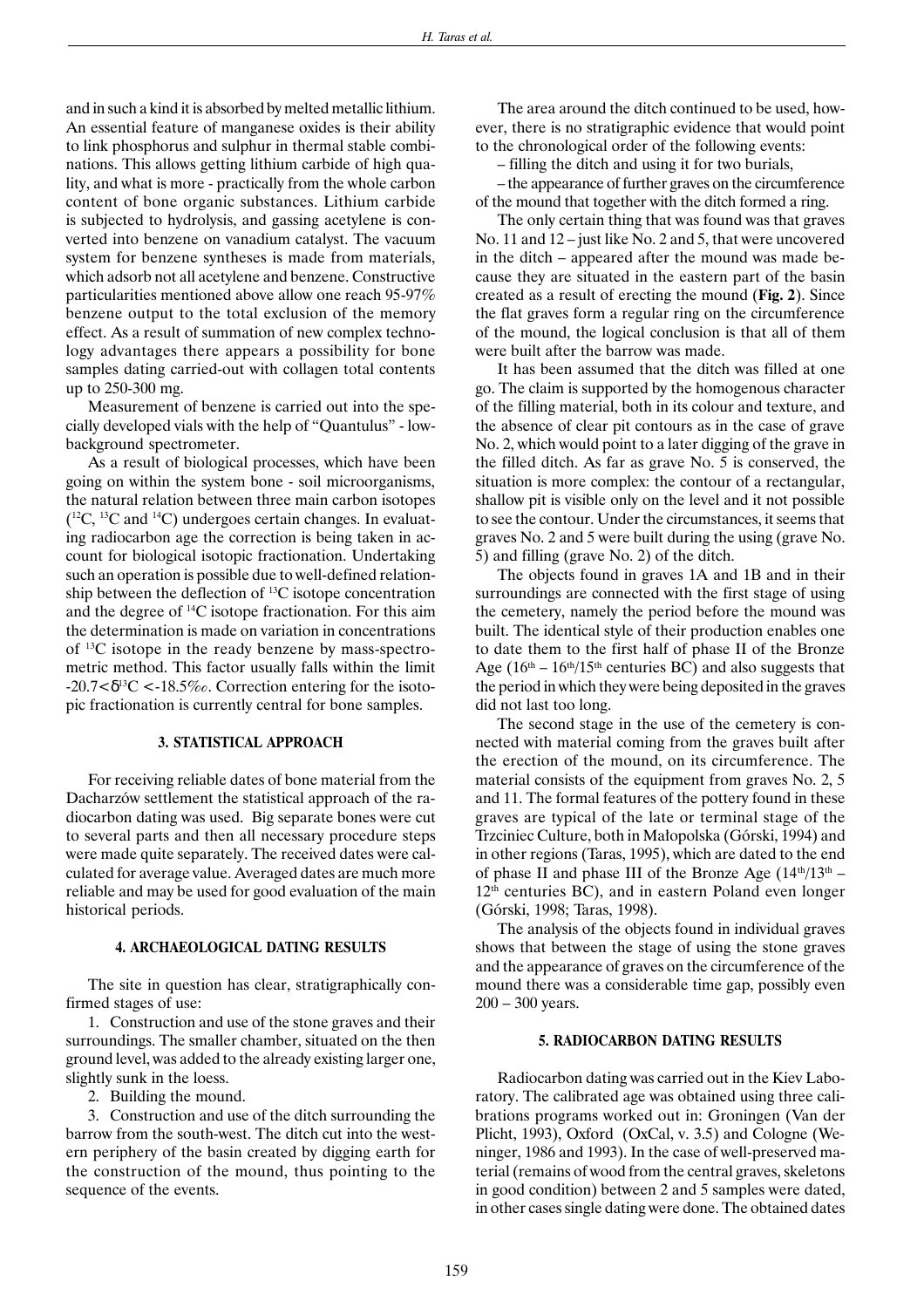|  |  |  |  |  |  | Table 1. Age of samples from Dacharzów, site 1. |  |  |
|--|--|--|--|--|--|-------------------------------------------------|--|--|
|--|--|--|--|--|--|-------------------------------------------------|--|--|

| Lab. Code<br>(material) | <b>Place of origin</b>   | $14C$ Age<br>[BP] | Cal Age [BC]<br>(van der Plicht, 1993)      | Point dating [BC]<br>(Weninger, 1993) | Cal Age [BC]<br>(Ox Cal v.3.5)     |
|-------------------------|--------------------------|-------------------|---------------------------------------------|---------------------------------------|------------------------------------|
| Ki-8548<br>(wood)       | Feature 1A               | $3340 \pm 60$     | $1\sigma$ 1685-1599<br>1587-1577            | $1595 + 73$                           | 68.2% 1690-1520                    |
|                         |                          |                   | $2\sigma$ 1747-1495                         |                                       | 95.4% 1770-1490                    |
| Ki-8106<br>(wood)       | Feature 1A               | 2830±70           | $1\sigma$ 1053-899<br>$2\sigma$ 1131-829    | $958 + 95$                            | 68.2% 1130-890<br>95.4% 1220-820   |
| Ki-8610<br>(wood)       | Feature 1A               | $3335 \pm 45$     | $1\sigma$ 1587-1581<br>$2\sigma$ 1693-1523  | $1580 + 62$                           | 68.2% 1690-1580<br>95.4% 1700-1510 |
| Ki-8614                 | Feature 1A               | $3350 + 50$       | $1\sigma$ 1687-1601                         | $1599 + 66$                           | 68.2% 1690-1580                    |
| (wood)                  |                          |                   | 1585-1583<br>$2\sigma$ 1699-1521            |                                       | 95.4% 1750-1510                    |
| Ki-8615<br>(wood)       | Feature 1A               | $3450 \pm 80$     | $1\sigma$ 1829-1683<br>$2\sigma$ 19451-1599 | $1745 \pm 109$                        | 68.2% 1890-1680<br>95.4% 1950-1520 |
| Ki-8089<br>(bone)       | Feature 1A-I<br>(women)  | $3445 + 90$       | $1\sigma$ 1833-1681<br>$2\sigma$ 1957-1523  | $1740 \pm 120$                        | 68.2% 1890-1630<br>95.4% 1980-1520 |
| Ki-8090<br>(bone)       | Feature 1A-I<br>(child)  | $3340 + 160$      | $1\sigma$ 1775-1435<br>2 $\sigma$ 2035-1260 | $1604 \pm 187$                        | 68.2% 1780-1430<br>95.4% 2150-1200 |
| Ki-8091<br>(bone)       | Feature 1A-II<br>(women) | $2800 + 80$       | $1\sigma$ 1023-891<br>$2\sigma$ 1131-805    | $923 + 90$                            | 68.2% 1050-840<br>95.4% 1220-810   |
| Ki-8092<br>(bone)       | Feature 1A-II<br>(child) | $2820 + 80$       | $1\sigma$ 1051-895<br>$2\sigma$ 1133-823    | $937 + 100$                           | 68.2% 1080-890<br>95.4% 1220-810   |
| Ki-8314                 | Feature 1A-III           | $3270 + 70$       | $1\sigma$ 1621-1491                         | $1521 \pm 79$                         | 68.2% 1630-1490                    |
| (bone)<br>Ki-8315       | Feature 1A-III           | $3220 + 70$       | $2\sigma$ 1689-1411<br>$1\sigma$ 1527-1411  | $1465 + 75$                           | 95.4% 1690-1400<br>68.2% 1530-1410 |
| (bone)<br>Ki-8316       | Feature 1A-III           | $3310 \pm 70$     | $2\sigma$ 1639-1375<br>$1\sigma$ 1641-1519  | $1566 \pm 82$                         | 95.4% 1690-1370<br>68.2% 1690-1510 |
| (bone)<br>Ki-8094       | Feature 1A-IV            | $3340 \pm 70$     | $2\sigma$ 1699-1435<br>$1\sigma$ 1593-1525  | $1593 + 81$                           | 95.4% 1750-1430<br>68.2% 1690-1520 |
| (bone)                  |                          |                   | $2\sigma$ 1773-1491                         |                                       | 95.4% 1780-1440                    |
| Ki-8317<br>(bone)       | Feature 1A-IV            | $3415 \pm 70$     | $1\sigma$ 1775-1679<br>$2\sigma$ 1833-1597  | $1679 + 99$                           | 68.2% 1780-1620<br>95.4% 1890-1520 |
| Ki-8318<br>(bone)       | Feature 1A-IV            | $3360 \pm 70$     | $1\sigma$ 1693-1599<br>$2\sigma$ 1777-1497  | $1605 + 84$                           | 68.2% 1700-1580<br>95.4% 1780-1490 |
| Ki-8549<br>(wood)       | Feature 1B               | $3320 \pm 70$     | $1\sigma$ 1643-1521<br>$2\sigma$ 1745-1437  | $1579 + 81$                           | 68.2% 1690-1520<br>95.4% 1750-1430 |
| Ki-8107<br>(wood)       | Feature 1B               | $3390 + 200$      | $1\sigma$ 1925-1445<br>$2\sigma$ 2205-1255  | $1674 + 241$                          | 68.2% 1940-1440<br>95.4% 2300-1100 |
| Ki-8611<br>(wood)       | Feature 1B               | $3280 + 45$       | $1\sigma$ 1621-1515<br>$2\sigma$ 1641-1489  | $1537 + 61$                           | 68.2% 1630-1500<br>95.4% 1690-1440 |
| Ki-8616<br>(wood)       | Feature 1B               | $3300 + 50$       | $1\sigma$ 1623-1521<br>$2\sigma$ 1689-1491  | $1554 + 63$                           | 68.2% 1630-1510<br>95.4% 1690-1440 |
| Ki-8095<br>(bone)       | Feature 1B-V             | $3340 + 60$       | $1\sigma$ 1587-1577<br>$2\sigma$ 1747-1495  | $1594 + 73$                           | 68.2% 1690-1520<br>95.4% 1770-1490 |
| Ki-8319<br>(bone)       | Feature 1B-V             | $3270 \pm 70$     | $1\sigma$ 1621-1491<br>$2\sigma$ 1689-1411  | $1521 \pm 79$                         | 68.2% 1630-1490<br>95.4% 1690-1400 |
| Ki-8096<br>(bone)       | Feature 2                | $2840 \pm 60$     | $1\sigma$ 1051-915<br>$2\sigma$ 1131-891    | $975 + 85$                            | 68.2% 1120-900<br>95.4% 1220-830   |
| Ki-8320<br>(bone)       | Feature 2                | $2820 \pm 60$     | $1\sigma$ 1049-897<br>$2\sigma$ 1127-831    | $942 \pm 80$                          | 68.2% 1050-890<br>95.4% 1130-830   |
| Ki-8097<br>(bone        | Feature 2                | $2790 + 70$       | $1\sigma$ 1003-891<br>$2\sigma$ 1127-811    | $907 + 78$                            | 68.2% 1010-830<br>95.4% 1130-800   |
| Ki-8098<br>(bone)       | Feature 5                | $3270 \pm 70$     | $1\sigma$ 1621-1491<br>$2\sigma$ 1689-1411  | $1521 \pm 79$                         | 68.2% 1630-1490<br>95.4% 1690-1400 |
| Ki-8321<br>(bone)       | Feature 5                | $3160 \pm 70$     | $1\sigma$ 1517-1387<br>$2\sigma$ 1537-1261  | $1408 + 80$                           | 68.2% 1520-1380<br>95.4% 1610-1250 |
| Ki-8322<br>(bone)       | Feature 5                | $3180 + 70$       | $1\sigma$ 1521-1393<br>$2\sigma$ 1617-1295  | $1438 + 75$                           | 68.2% 1530-1390<br>95.4% 1620-1290 |
| Ki-8617<br>(bone)       | Feature 5                | $3290 \pm 60$     | $1\sigma$ 1637-1515<br>$2\sigma$ 1689-1435  | $1544 \pm 72$                         | 68.2% 1640-1510<br>95.4% 1690-1430 |
| Ki-8099<br>(bone)       | Feature 8                | $2940 \pm 70$     | $1\sigma$ 1217-1043<br>$2\sigma$ 1319-973   | $1116 \pm 107$                        | 68.2% 1260-1010<br>95.4% 1320-970  |
| Ki-8100<br>(bone)       | Feature 9                | $6980 + 70$       | $1\sigma$ 5913-5785<br>$2\sigma$ 5927-5727  | $5806 + 83$                           | 68.2% 5920-5770<br>95.4% 5930-5720 |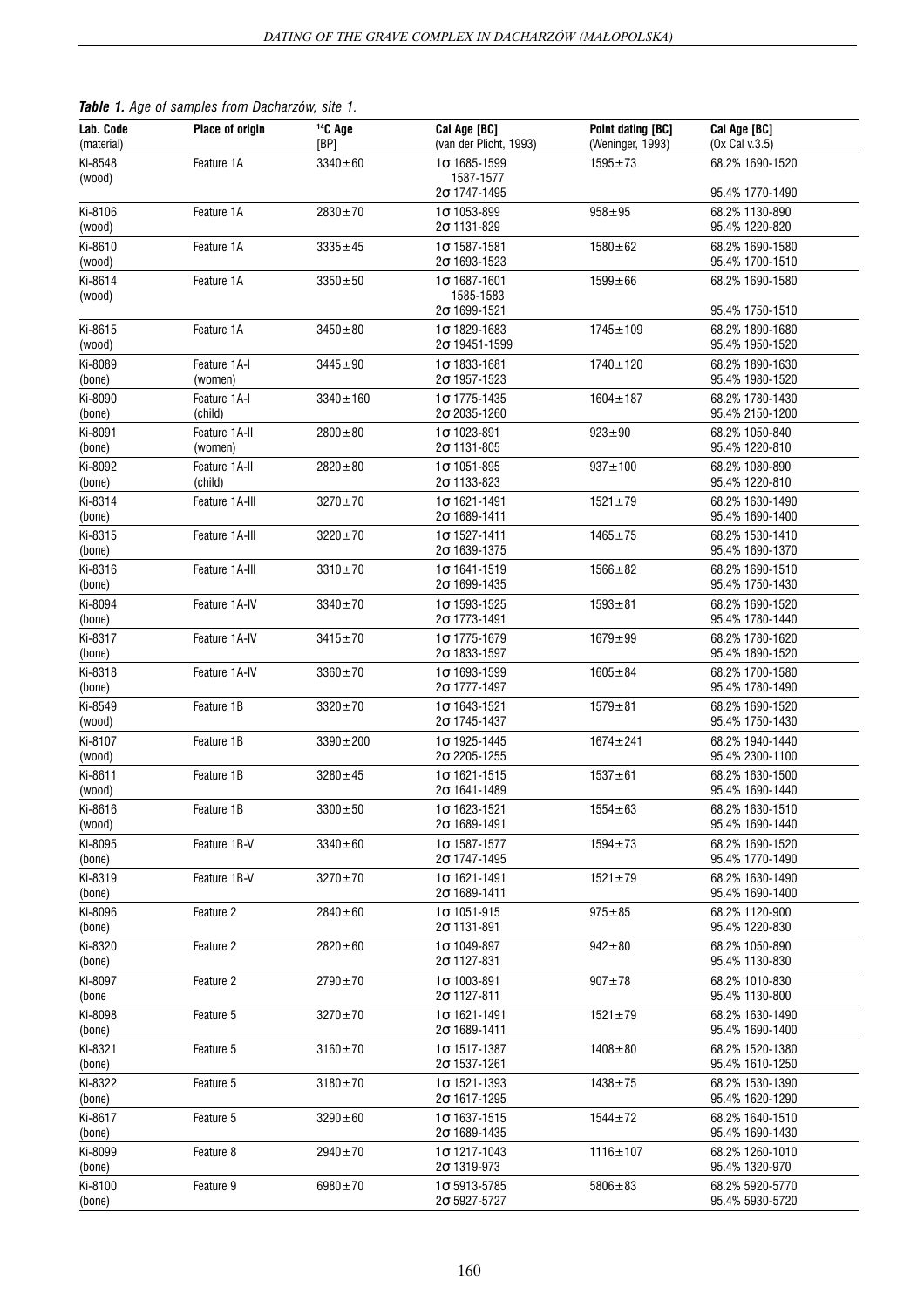| Ki-8101<br>(bone) | Feature 10 | $2770 + 80$   | $1\sigma$ 977-831<br>$2\sigma$ 1127-801    | $897 + 80$     | 68.2% 1000-830<br>95.4% 1130-790   |
|-------------------|------------|---------------|--------------------------------------------|----------------|------------------------------------|
| Ki-8102<br>(bone) | Feature 10 | $2980 \pm 70$ | $1\sigma$ 1315-1125<br>$2\sigma$ 1325-1005 | $1175 + 111$   | 68.2% 1320-1110<br>95.4% 1400-1000 |
| Ki-8323<br>(bone) | Feature 10 | $3070 \pm 70$ | 1ი 1411-1259<br>$2\sigma$ 1463-1185        | $1311 \pm 92$  | 68.2% 1420-1250<br>95.4% 1500-1120 |
| Ki-8324<br>(bone) | Feature 10 | $2995 \pm 70$ | 16 1317-1187<br>$2\sigma$ 1405-1041        | $1196 \pm 112$ | 68.2% 1320-1120<br>95.4% 1410-1010 |
| Ki-8103<br>(bone) | Feature 11 | $2950 \pm 70$ | 1ი 1261-1047<br>$2\sigma$ 1321-995         | $1127 \pm 108$ | 68.2% 1270-1040<br>95.4% 1320-970  |
| Ki-8104<br>(bone) | Feature 11 | $2595 + 80$   | $1\sigma$ 687-659<br>$2\sigma$ 901-513     | $689 \pm 132$  | 68.2% 700-540<br>95.4% 910-480     |
| Ki-8325<br>(bone) | Feature 11 | $2800 \pm 70$ | $1\sigma$ 1015-893<br>$2\sigma$ 1129-815   | $916 \pm 82$   | 68.2% 1020-890<br>95.4% 1130-810   |
| Ki-8105<br>(bone) | Feature 12 | $3050 \pm 70$ | $1\sigma$ 1405-1257<br>$2\sigma$ 1445-1123 | $1293 \pm 98$  | 68.2% 1410-1250<br>95.4% 1450-1050 |

|  |  | Table 2. Dacharzów, site 1. Average <sup>14</sup> C ages and calibration results. |  |  |  |  |  |  |  |  |
|--|--|-----------------------------------------------------------------------------------|--|--|--|--|--|--|--|--|
|--|--|-----------------------------------------------------------------------------------|--|--|--|--|--|--|--|--|

| Lab. Code                        | <b>Place of origin</b> | $14C$ Age<br>[BP] | Cal Age [BC]<br>(van der Plicht, 1993)     | Point dating [BC]<br>(Weninger, 1993) | Cal Age [BC]<br>$(0x$ Cal v.3.5)   |
|----------------------------------|------------------------|-------------------|--------------------------------------------|---------------------------------------|------------------------------------|
| Ki-8548/8610/8614/8615<br>(wood) | Feature 1A             | $3370 \pm 30$     | $1\sigma$ 1673-1621<br>$2\sigma$ 1695-1601 | $1636 + 52$                           | 68.2% 1690-1610<br>95,4% 1740-1600 |
| Ki-8314-8316<br>(bone)           | Feature 1A-III         | $3265 \pm 40$     | $1\sigma$ 1537-1495<br>$2\sigma$ 1623-1437 | $1500 + 56$                           | 68,2% 1610-1490<br>95,4% 1640-1430 |
| Ki-8094/8317/8318<br>(bone)      | Feature 1A-IV          | $3370 \pm 40$     | $10$ 1693-1615<br>$2\sigma$ 1741-1599      | $1620 \pm 62$                         | 68.2% 1700-1600<br>95.4% 1750-1520 |
| Ki-8549/8611/8616<br>(wood)      | Feature 1B             | $3300 \pm 30$     | $1\sigma$ 1603-1525<br>$2\sigma$ 1637-1519 | $1554 \pm 46$                         | 68.2% 1610-1520<br>95,4% 1690-1510 |
| Ki-8095/8319<br>(bone)           | Feature 1B-V           | $3305 \pm 30$     | $1\sigma$ 1591-1525<br>$2\sigma$ 1637-1521 | $1557 + 45$                           | 68,2% 1620-1525<br>95,4% 1690-1510 |
| Ki-8096/8320<br>(bone)           | Feature 2              | $2830 \pm 30$     | $1\sigma$ 959-927<br>$2\sigma$ 1049-903    | $959 \pm 44$                          | 68.2% 1050-900<br>95,4% 1130-890   |
| Ki-8098/8321/8322/8617<br>(bone) | Feature 5              | $3225 \pm 35$     | $1\sigma$ 1477-1455<br>$2\sigma$ 1521-1437 | $1468 + 34$                           | 68,2% 1520-1440<br>95,4% 1540-1410 |
| Ki-8102/8323/8324<br>(bone)      | Feature 10             | $3015 \pm 40$     | $1\sigma$ 1243-1213<br>$2\sigma$ 1323-1207 | $1236 \pm 80$                         | 68.2% 1320-1210<br>95,4% 1400-1120 |
| Ki-8103/8325<br>(bone)           | Feature 11             | $2875 \pm 35$     | $1\sigma$ 1055-999<br>$2\sigma$ 1129-971   | $1017 + 61$                           | 68.2% 1130-990<br>95,4% 1130-920   |

confirm the division into an earlier period connected with the use of the stone chambers (dates from bone and wood samples) and a later one (graves on the circumference – dates from bone samples) and point to a distinct gap between the two stages. They do not, however, allow one to state clearly the order in which the individual graves on the circumference appeared, because the dates from single samples are not fully credible – an extreme case is here the date obtained from the bone sample from grave No. 9 (**Fig. 1**), while for another grave (No. 14) no date has been established due to the insufficient amount of bone material. The list of dates suggests that all the graves were built in cycles between 1450 and 950 BC. Thus, between the burials of people from graves 1A and 1B and the burials of those from grave No. 5 (or, to be precise, between the death of the last person to be buried in grave No. 5) approximately 50 years passed. During that time, the mound was erected and the ditch was dug. Between the burial in grave No. 5 and the next ones (graves No. 10 and 12) a maximum of 150 – 200 years passed.

#### **6. DISCUSSION**

Radiocarbon dating confirms the dating of the first stage of using the cemetery to the  $16<sup>th</sup>$  century BC. The average dates obtained are generally within the years 1630 – 1500 BC; a couple of dates based on single samples do not fall into this period: the date obtained from the bone sample of woman I (**Fig. 2**, feature 1A-I) – second half of the  $18<sup>th</sup>$  century BC – and that from woman and child II (**Fig. 2**, feature  $1A-II$ ) – second half of the  $10<sup>th</sup>$  century BC. There is no justification for such dating in the stratigraphy of the site; the possibility of burying the bodies in the grave at a later time has also been excluded.

Another surprise was the dates from feature No. 5 – the grave located in the ditch, which, after calculating the average date, set the time of death of the person buried there (possibly also the time the grave was built) at approximately 1450 BC. The average date for feature No. 2, another grave from the ditch, is much later – approximately 950 BC. In the light of the above, the ideas about how the ditch was used and how it was filled should be revised. It may have been filled at one go (which view is